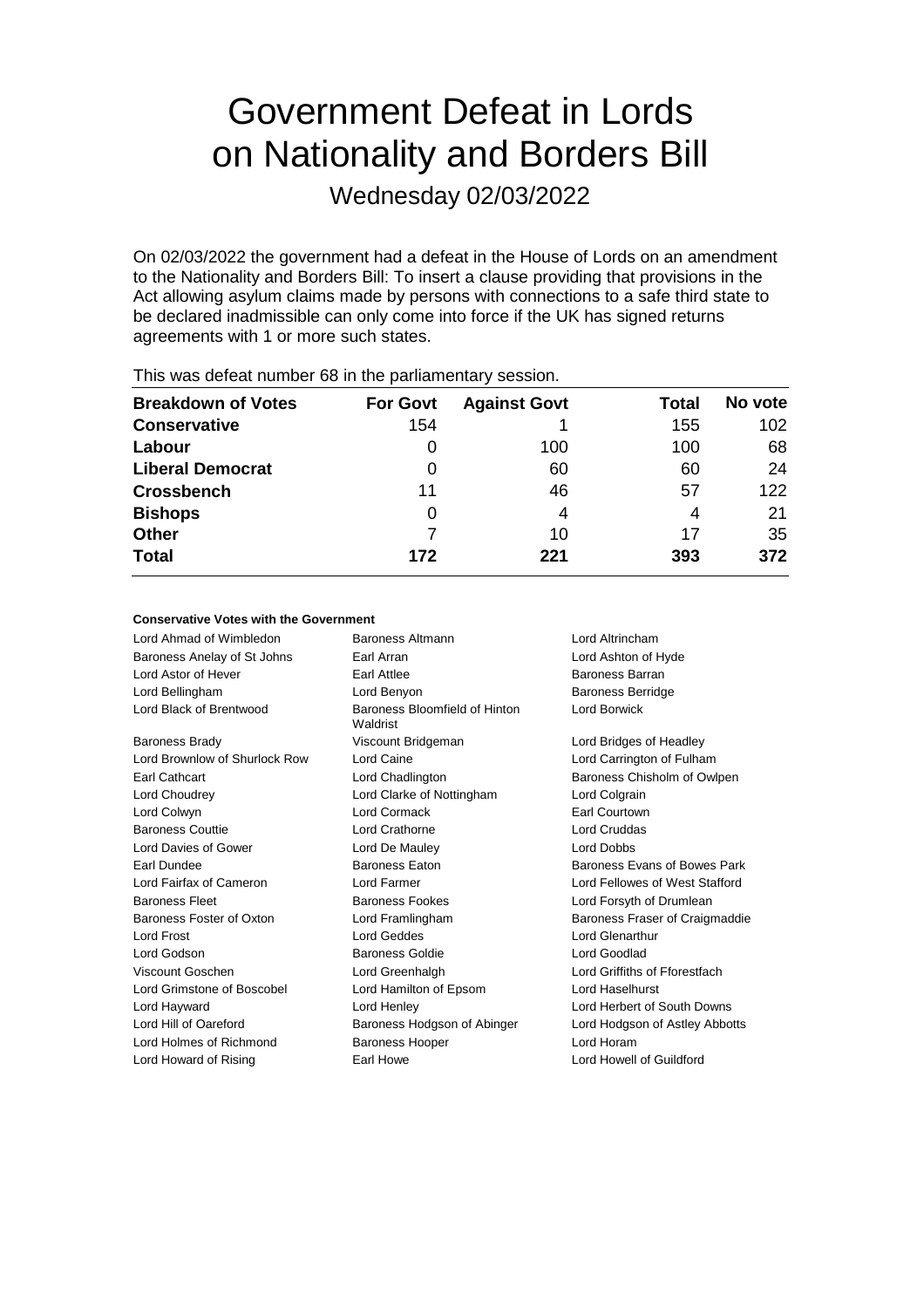Baroness Jenkin of Kennington Lord Johnson of Marylebone Lord Jopling Lord Kamall Lord King of Bridgwater Lord Lamont of Lerwick Lord Lancaster of Kimbolton Lord Lang of Monkton Lord Lansley Earl Leicester Lord Leigh of Hurley Lord Lingfield Earl Liverpool Lord Lucas Lord Mackay of Clashfern Baroness Manzoor **Lord Marlesford** Lord Marlesford Lord McLoughlin Baroness Meyer **Baroness Mortrose** Baroness Morgan of Cotes Baroness Morrissey Lord Moylan Lord Moynihan Lord Naseby **Baroness Neville-Rolfe** Baroness Newlove Baroness Nicholson of Winterbourne Lord Northbrook Lord Norton of Louth Lord Offord of Garvel Lord Parkinson of Whitley Bay Lord Patten of Barnes Baroness Penn Lord Pickles Baroness Pidding Lord Polak **Lord Porter of Spalding Baroness Rawlings** Baroness Rawlings Lord Reay **Baroness Redfern Baroness Redfern Lord Risby** Lord Robathan Baroness Rock Baroness Sanderson of Welton Lord Sarfraz Lord Sassoon Baroness Sater Baroness Seccombe **Lord Selkirk of Douglas** Baroness Shackleton of Belgravia Lord Sharpe of Epsom Lord Sheikh Lord Sherbourne of Didsbury Lord Shinkwin Earl Shrewsbury Lord Smith of Hindhead Baroness Stedman-Scott **Lord Sterling of Plaistow** Lord Stewart of Dirleton<br>
Baroness Stowell of Beeston Lord Strathcarron Lord Strathclyde Baroness Stowell of Beeston Lord Strathcarron Lord Strathclyde Baroness Sugg **Lord Suri** Lord Suri **Lord Taylor of Holbeach** Viscount Trenchard Lord Trimble Lord True Lord Udny-Lister **Lord Vaizey of Didcot** Baroness Vere of Norbiton Baroness Verma Lord Wei Lord Wharton of Yarm Lord Whitby Lord Willetts Baroness Williams of Trafford Lord Wolfson of Tredegar Baroness Wyld Lord Young of Cookham Viscount Younger of Leckie

### **Conservative Votes against the Government** Lord Flight

### **Labour Votes with the Government**

## **Labour Votes against the Government**

Baroness Andrews Baroness Armstrong of Hill Top Lord Bach Baroness Bakewell **Exercise School** Lord Bassam of Brighton **Baroness Bake of Leeds** Baroness Blower Lord Blunkett Lord Boateng Lord Bradley Lord Browne of Ladyton Lord Campbell-Savours Lord Carter of Coles **Lord Cashman** Baroness Chakrabarti Viscount Chandos Lord Coaker Lord Collins of Highbury Baroness Corston Lord Cunningham of Felling Lord Davidson of Glen Clova Lord Davies of Brixton Lord Davies of Stamford Baroness Donaghy Lord Dubs Lord Elder Lord Faulkner of Worcester Lord Foulkes of Cumnock **Baroness Gale** Baroness Golding Baroness Golding Baroness Goudie Lord Grantchester Lord Grocott Lord Hacking Lord Hain Viscount Hanworth Lord Harris of Haringey **Lord Haskel Communist Communist Communist Communist Communist Communist Communist Communist Communist Communist Communist Communist Communist Communist Communist Communist Communist Communist Commu** Baroness Hayter of Kentish Town Baroness Healy of Primrose Hill Lord Hendy Baroness Henig **Lord Howarth of Newport** Lord Hunt of Kings Heath Baroness Jones of Whitchurch Lord Jordan Lord Kennedy of Southwark Baroness Kennedy of The Shaws Lord Khan of Burnley Lord Knight of Weymouth Baroness Lawrence of Clarendon Lord Layard Lord Lennie Lord Levy **Lord Liddle** Lord Liddle **Lord Light** Lord Lipsey Baroness Lister of Burtersett **Baroness Mallalieu Baroness Mallalieu** Lord Mandelson

Baroness Adams of Craigielea Lord Adonis Lord Anderson of Swansea Lord Maxton **Lord McAvoy Baroness McIntosh of Hudnall** Lord McAvoy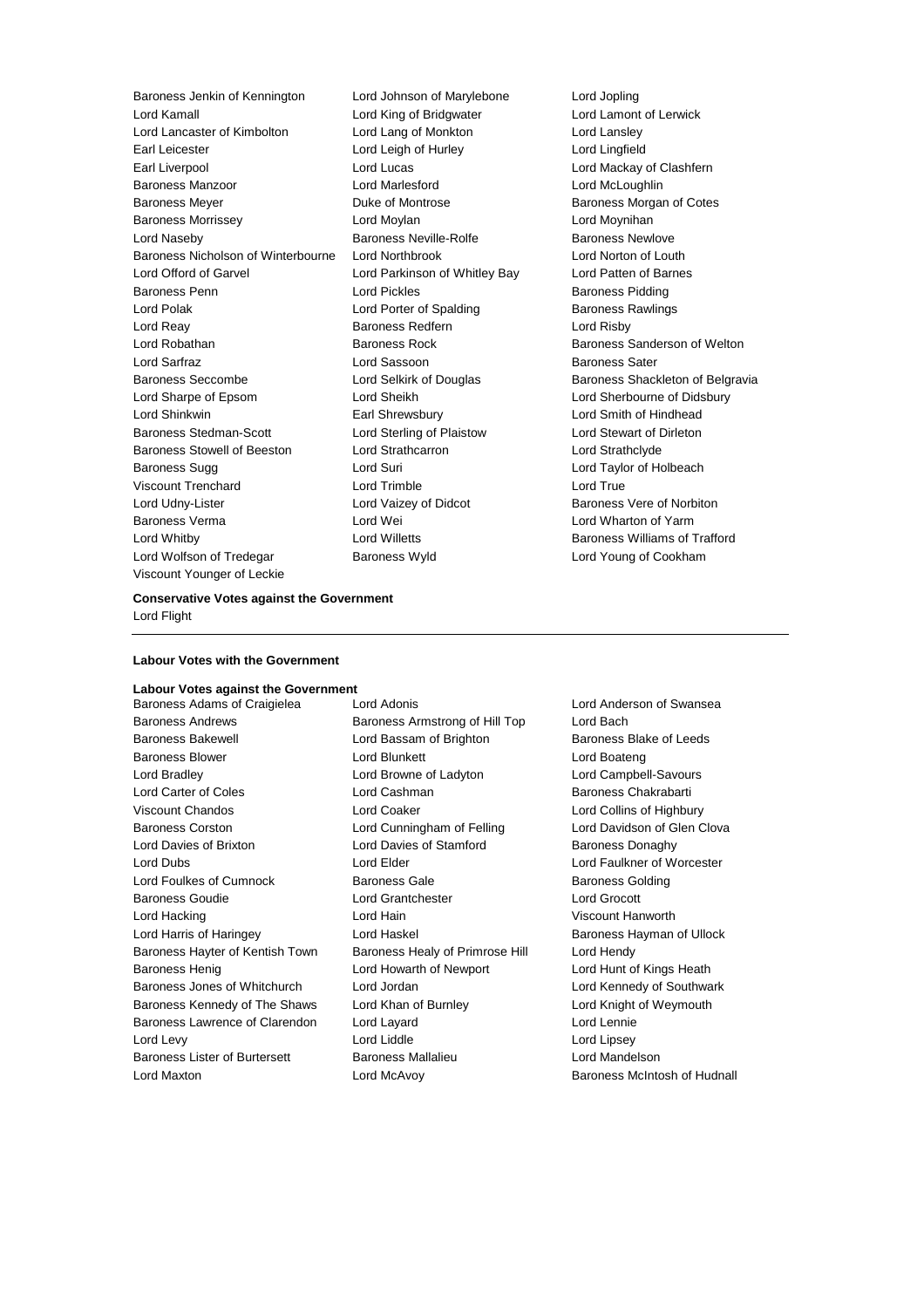Lord McNicol of West Kilbride Baroness Merron Baroness Morris of Yardley Lord Murphy of Torfaen **Baroness Nye Lord Pendry** Lord Pendry Baroness Pitkeathley **Lord Ponsonby of Shulbrede** Baroness Prosser Lord Robertson of Port Ellen Lord Rooker Lord Rosser Baroness Royall of Blaisdon Baroness Sherlock Lord Sikka Lord Snape Viscount Stansgate Baroness Taylor of Bolton Baroness Thornton **Lord Tomlinson** Lord Touhig Lord Tunnicliffe **Lord Watson of Invergowrie** Lord Watts Baroness Wheeler **Baroness Whitaker** Lord Whitty Baroness Wilcox of Newport Lord Winston Lord Wood of Anfield Baroness Young of Old Scone

### **Liberal Democrat Votes with the Government Liberal Democrat Votes against the Government** Lord Addington Lord Alderdice Lord Allan of Hallam Baroness Bakewell of Hardington Mandeville Baroness Barker **Lord Beith** Baroness Benjamin Baroness Bonham-Carter of Yarnbury Baroness Brinton Lord Bruce of Bennachie **Lord Burnett** Lord Burnett **Baroness Burt of Solihull** Lord Campbell of Pittenweem Lord Clement-Jones Lord Dholakia Baroness Featherstone Lord Foster of Bath Lord Fox Baroness Garden of Frognal Lord Goddard of Stockport Baroness Grender Baroness Hamwee Baroness Harris of Richmond Baroness Humphreys Baroness Hussein-Ece **Baroness** Janke Baroness Janke Baroness Jolly Lord Jones of Cheltenham **Baroness Kramer** Baroness Ludford Lord Marks of Henley-on-Thames Lord Newby **Baroness Northover** Baroness Northover Lord Oates **Lord Paddick** Baroness Parminter Baroness Pinnock Baroness Randerson Lord Redesdale Lord Rennard Baroness Scott of Needham Market Lord Scriven Lord Sharkey Baroness Sheehan Lord Shipley Baroness Smith of Newnham Lord Stoneham of Droxford Lord Storey Lord Strasburger Lord Stunell Baroness Suttie Lord Teverson **Lord Thomas of Gresford** Baroness Thomas of Winchester Baroness Thornhill Viscount Thurso Lord Tope Lord Wallace of Saltaire **Baroness Walmsley Lord Willis of Knaresborough** Lord Willis of Knaresborough

# **Crossbench Votes with the Government<br>Viscount Craigavon Farl Erroll**

Lord Greenway **Lord Hogan-Howe Earl Kinnoull** Lord Powell of Bayswater Lord Ravensdale Lord Thurlow Lord Vaux of Harrowden Lord Walney

### **Crossbench Votes against the Government**

Baroness Brown of Cambridge Baroness Bull Baroness Bull Lord Butler of Brockwell Baroness Campbell of Surbiton Lord Carlile of Berriew Earl Clancarty Viscount Colville of Culross Baroness Coussins Lord Craig of Radley Baroness D'Souza **March 2008** Lord Etherton **Baroness Finlay of Llandaff** Lord Hall of Birkenhead Lord Hannay of Chiswick Lord Hastings of Scarisbrick Baroness Hayman **Baroness Hollins** Lord Hope of Craighead Lord Hylton Lord Kakkar Lord Kerr of Kinlochard Lord Kilclooney Lord Laming Lord Low of Dalston Lord Macdonald of River Glaven Baroness Masham of Ilton Lord McDonald of Salford

Lord Aberdare Lord Alton of Liverpool Lord Bichard

Baroness Ramsay of Cartvale Lord Reid of Cardowan Baroness Ritchie of Downpatrick

Viscount Craigavon **Earl Erroll** Earl Erroll **Example 20** Lord Green of Deddington

Lord Birt Baroness Boycott Lord Brown of Eaton-under-Heywood